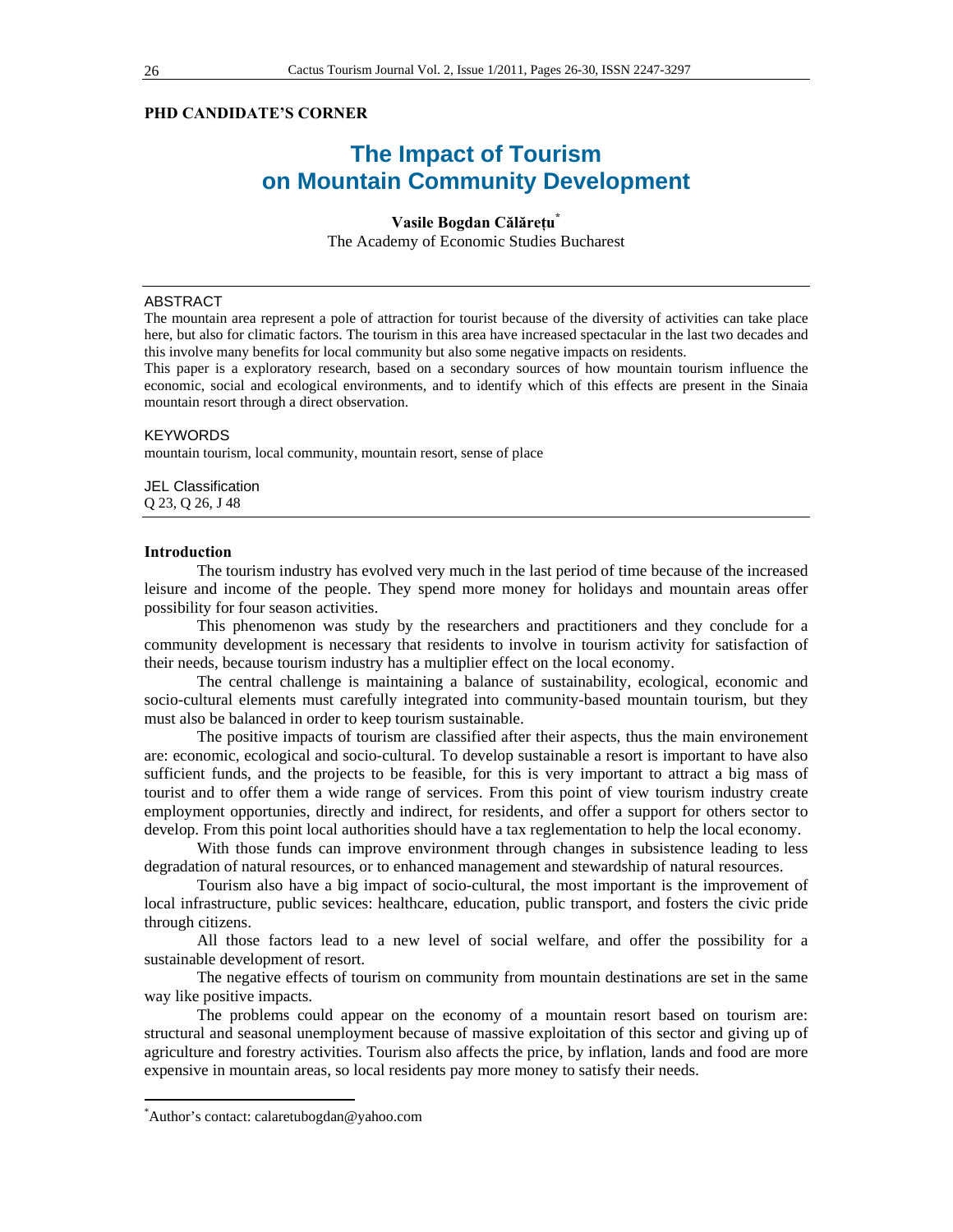#### **Positive and negative effects of tourism on sustainable development**

The ecological environment is the most fragile at the tourism activity because a intensive exploitation of tourist objectives such as natural parks, can damage and destroy the ecosystem. The pollution is also an important result of tourism industry, most important are: air pollution and high noise, land degradation, solid waste and littering.

Another aspect of ecological environment is the aesthetic of the building because often tourism fails to integrate its structures with the natural features and indigenous architectural of the destination. Large, dominating resorts of disparate design can look out of place in any natural environment and may clash with the indigenous structural design.

The growth of unwanted secondary industrie and others sectors change the local culture can destroy the traditional social structures.

An important observation is that tourism has a multiplier effect of the local economy, but if isn't well managed by the local authority and tourism operators can cause massive cost, by producing natural hazards, which often are irreversible.

Locals sense of place is primarily shaped by aspects in everyday life: occupation, property, and, most important, social relationships, which together form their affiliation. Furthermore, their sense of place is strongly associated with memories of childhood and youth.

Figure no 1. The balance of positive and negative effects of tourism on sustainable development (Adaptation after: Simpson, 2008)



#### POSITIVE IMPACTS OF TOURISM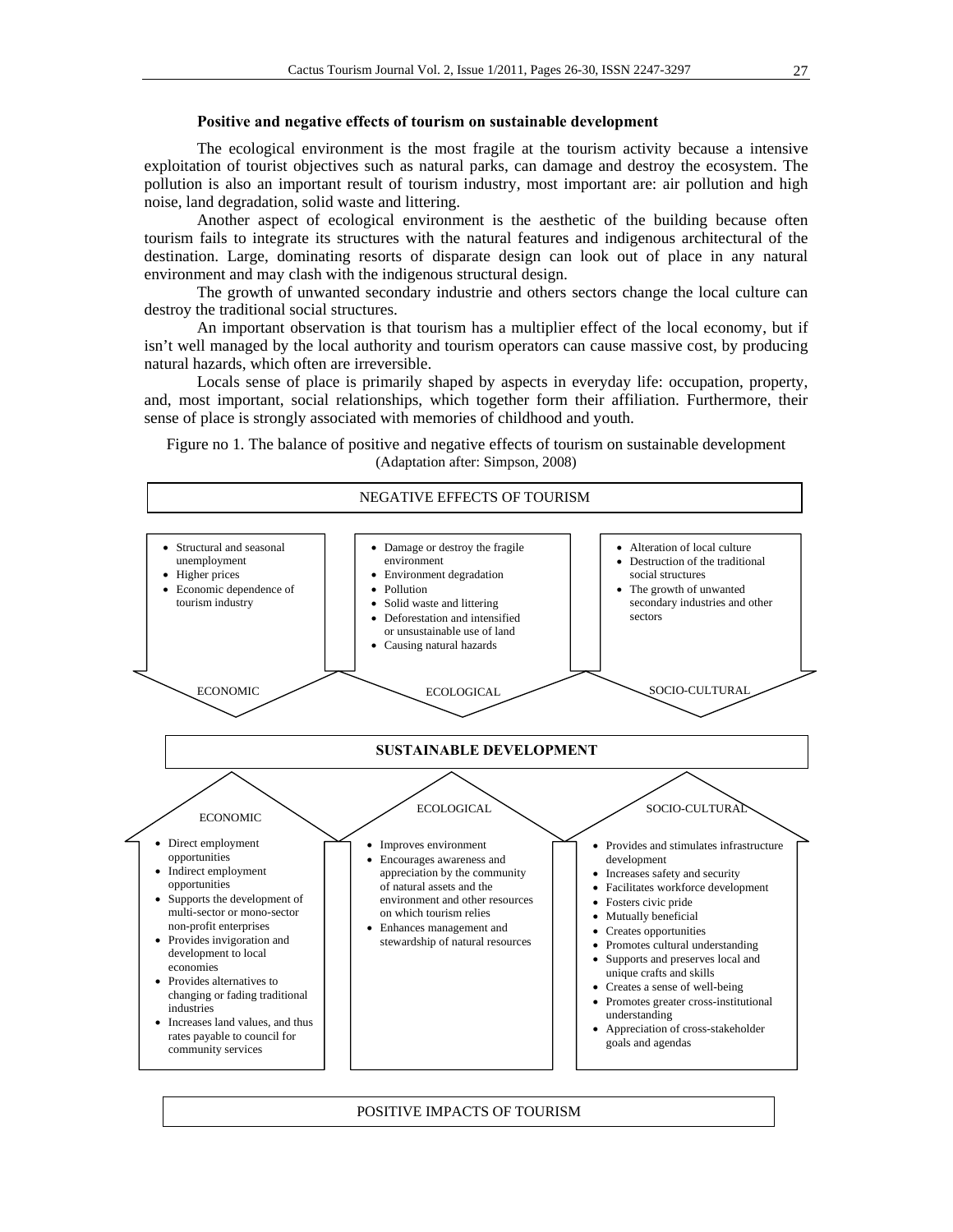In the case of the tourists, sense of place is above all shaped by the aesthetics and characteristics of the place, which they experience in the context of leisure activities. Hence, the activities through which places are experienced have the biggest impact on people's sense of place. Thus, while the sense of place of locals is mostly associated with society and existence, individual aspects matter above all to the tourists (Kianicka, S., et al. 2006).

Planning is an essential component of tourism development. It is a way for a community to work towards receiving the most from tourism in a sustainable manner, maximizing the benefits while minimizing the negative impacts.

In a study of S. Beeton warns about planning and development important at the community level allows for a wider range of perspectives to be considered. A community based on tourism plan prepared with widespread local involvement and support will increase community buy-in and encourage community members to take ownership of the process and outcomes (Beeton, S., 2006).

The private sector maybe best placed to identify opportunities, realize the potential of a destination, drive forward the development of product and adopt a range of highly effective responsibilities to communities. The facilitation of the transfer of benefits, though, also lies with government. Governments have a responsibility to foster and establish an enabling environment for the delivery of benefits to communities in order to minimize risk to communities and encourage investment. In addition, where appropriate, a milieu maybe created by government agencies that will allow the development of fair and equitable partnerships between local communities and private operators (Simpson, M., 2008)..

Tourism managed in culturally appropriate ways can help to sustain mountain cultures economically. Programs that support arts and crafts can also benefit local communities. Another source of revenue is the knowledge of medicinal plants. In the development of these and other mountain resources, local communities need to receive an equitable share of the benefits (Messerli, B., Bernbaum, E).

#### **The impact of tourism on community of Sinaia mountain resort**

Sinaia is one of the most famous and oldest mountain tourist resorts in Romania, known as "The Carpathian Pearl". It is known for being the summer residence of the Romanian Royal family.

Sinaia takes its name from the 17th-century monastery built by a Romanian nobleman after undertaking a pilgrimage to Mount Sinai, Egypt.

This resort offers guests many possibilities to spend free time, from visiting cultural places like: Peles Castle, Sinaia Monastery and George Enescu's memorial house to outdoor activities: trekking, climbing, skiing, snow-boarding.

The resort was designed as a tourist resort from beginning but with the time industry has developed in the town, the most important factory was MEFIN Sinaia, built during the communism. This has a major impact on local community, because of workforce need was very high, about 3000 employee.

In the last two decades tourism was the most important activity was tourism because of high income generated by this "industry". Other reason was partial closure of the factory because of decreasing demand, thus more and more residents were attracted into tourism activity.

Analyzing touristic offer of Sinaia resort we can see a big increase in the last five years, because of massive investments in hospitality services, a situation of room offer is present below in table 1.

| Year               | 1990 | 2000  | 2008  | 2009                | 2010  |
|--------------------|------|-------|-------|---------------------|-------|
| Number of<br>rooms | .293 | 2.579 | 4.769 | 152<br><u>J.IJJ</u> | 5.361 |

Table no. 1. Evolution of hotel rooms number, 1990-2010

Source: statistical data obtained from Sinaia Hall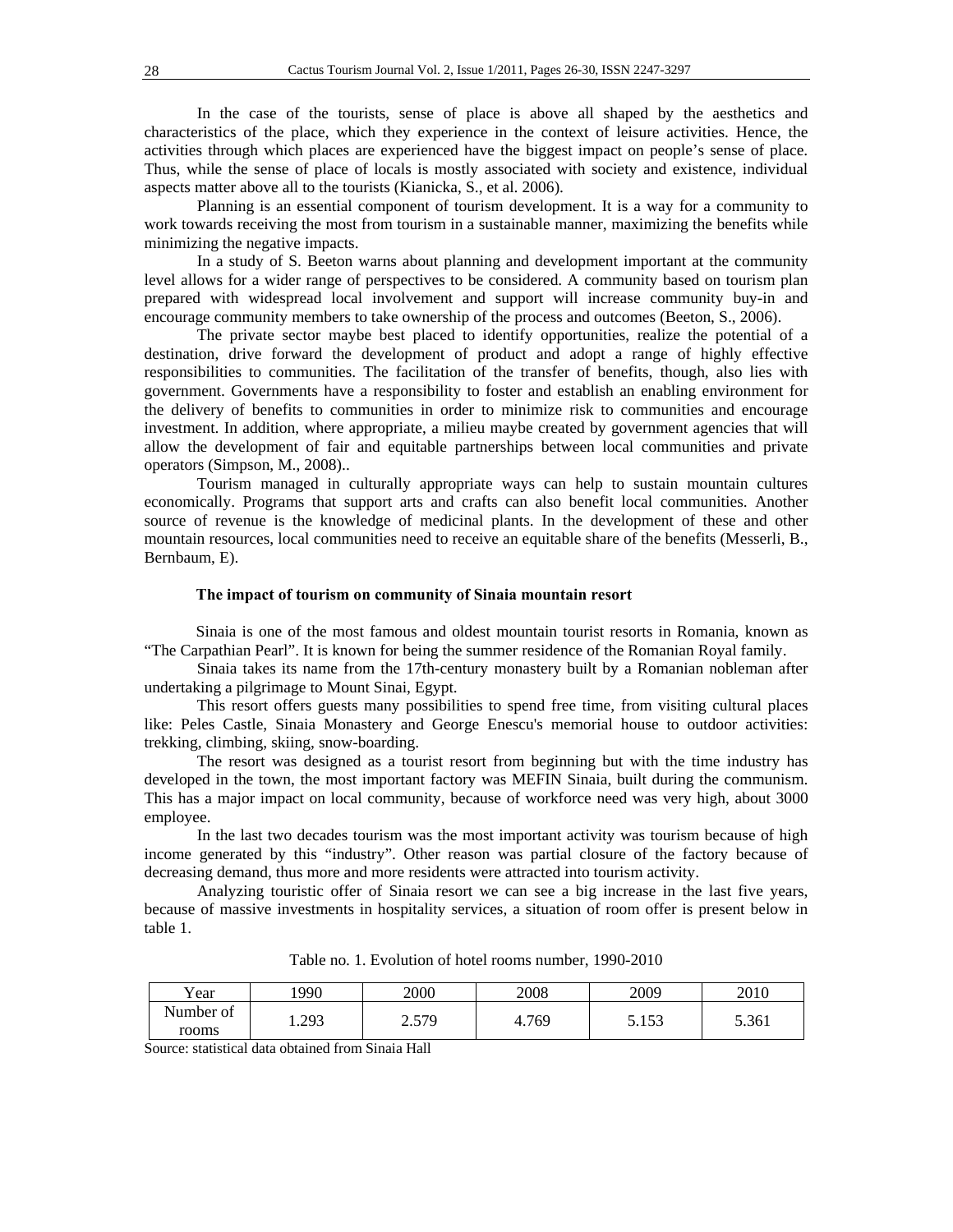If we refer to demographic environment main conclusion is resident population aging, this phenomenon began in the early '90, and stressed after 2000. In 2010 about 33,5% of Sinaia residents have over 60 years, and 31,3% are middle age. These percentages show the social malfunction, and suggest hat in next period the local authority should implement a long term plan about number of employers through measures that encourages the local economic agents to develop their business.

Other problem of local community is the high level of unemployment, the most common form being seasonal and the structural unemployment. Because tourism activity has two peaks of season most of hoteliers hire for short terms, usually three months, between July – September and December – February. Outside of these intervals hoteliers reduce their activity because of low demand.

Other cause of problem mentioned above is that the investors do not reinvest the profit, to drive the local economic circuit to a high level, and they prefer to extract the money and to use them in different ways don't help local economy.

A very good example is number of economic agents registered in Sinaia which was in 2010, 2006 companies but only 1.204 were operating while the rest were undertaking in liquidation or dissolution.

Because of high income from tax, local authority invest in infrastructure, thus they developed and improve the road network in town, well sewerage network because their status was poor, and could not cope with current requirements.

One of major negative effect of tourism is increase consumer prices and especially square meter of land. This affect directly the wellbeing of local community because longer afford to buy apartments or houses in Sinaia.

|                                      |     |      |      |      | -€-  |
|--------------------------------------|-----|------|------|------|------|
| Year                                 | 990 | 2000 | 2008 | 2009 | 2010 |
| Average price<br>per square<br>meter | ⊥J  | б.   | 287  | 282  | 246  |

Table no. 2 Evolution of land prices, 1990-2010

Source: statistical data obtained from Sinaia Hall

In the table 2 is exposed the evolution of the average price per square meter between 1990 and 2010. These prices are for land inside the city, and are the average price for transacted land in specified years. The year 2008 was the peak for land price because of economic growth that Romania had it between years 2004-2008. After that moment followed a fall due to global economic crisis.

Another negative effect of tourism activity is that most new buildings do not fit into aesthetic of the city, as you can see to some sights like: Peles Castle and Memorial House "G. Enescu" and the old buildings of Sinaia. This style is neoclassical style, with the specific elements of heavy carved wood and decorative elements.

The proliferation of building without authorization and chaotic layout, especially for secondary residences, which led to overloading of areas, at particular pressures on the natural environment and shaping a effect of disorganized aspect.

In response to the owners trend to construct with a modern style that does not fit in environment, local authority has introduced some measures on urban area plan, so most shops are such Swiss chalets style. These rules would be applied also in civil engineering but the aesthetics of the city was damaged already.

One of the ecological environment suffered the worst damages is the ecosystem that bears are involved because some local economic agents attract tourist by feeding the wild bears. This behavior has increased greatly five the past five years, so the bears got down into town to look for food, being familiar with human presence. Most affected by this phenomenon are the locals because bears come in their households and search in the trash, causing extensive damage.

A solution to combat this behavior is to amending those agents that practice these unethical activities, but is difficult to prove this. Another solution is to create a new form of entertainment, by organize tours with cars through the woods that surrounding the resort, for photo shooting and filming wild animals. From the revenues can be allocated a share enough to feed wild animals in special places by employees of Forestry department.